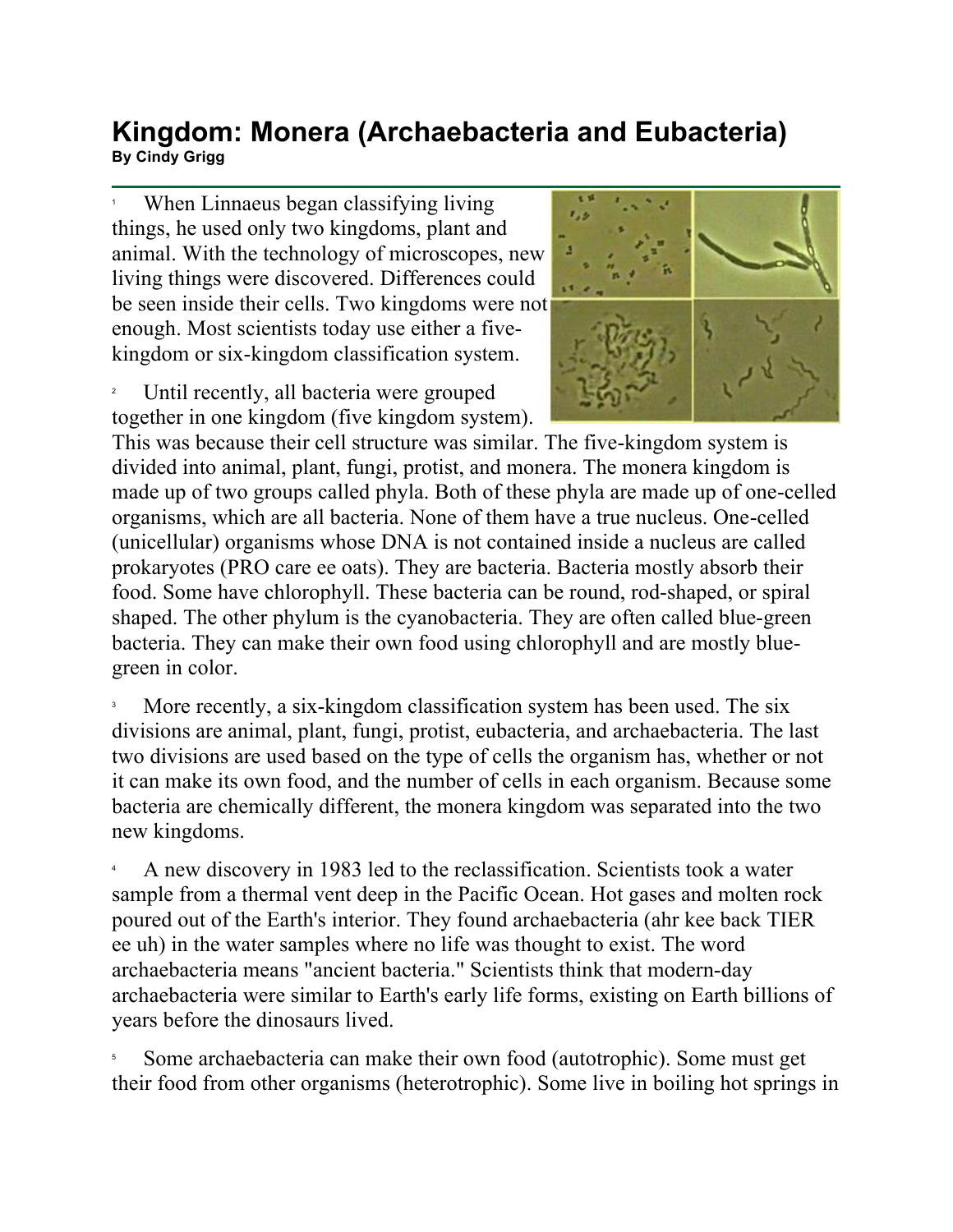Yellowstone National Park. Some can live in very acidic environments. Some may even live inside of you. Archaebacteria have also been found in the intestines of animals, in sewage, and in swampy mud. These bacteria are the cause of the foul smells that you may think of when you think of these places. Some live in anaerobic environments, or places without oxygen. To them, oxygen is poison. These "extremophiles" who live in extremely hot, acidic, or anaerobic environments have been separated in the classification system from the eubacteria. Their cell membrane and RNA are also chemically different from the eubacteria.

6 Most bacteria is classified in the kingdom of eubacteria (YOU back tier ee uh). They are also one-celled prokaryotes. Some make their own food. They float on the surface of water and use the energy of the sun to make food and oxygen. These bacteria, scientists believe, added oxygen to the Earth's atmosphere billions of years ago. Even today, they still contribute oxygen to our atmosphere. Most eubacteria do not live in extreme environments. The classification system that began with Carolus Linnaeus's two kingdoms will probably continue to change as new discoveries are made.

Copyright © 2009 edHelper